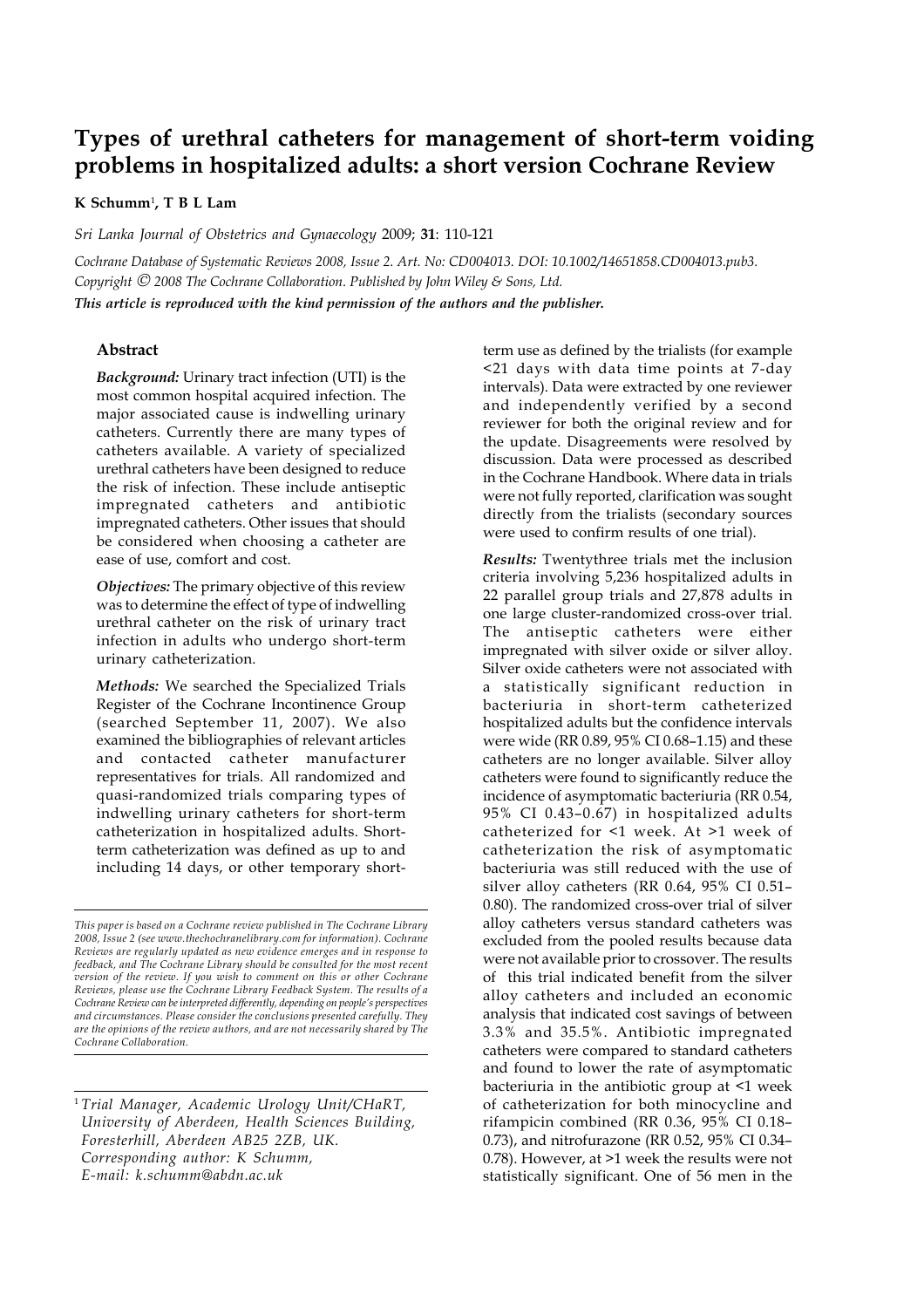antibiotic impregnated group had a symptomatic UTI compared with 6 of 68 who had standard catheters (RR 0.20, 95% CI 0.03– 1.63). Three trials compared two different types of standard catheters (defined as catheters that are not impregnated with antiseptics or antibiotics) to investigate infection. Individual trials were too small to show whether or not one type of standard catheter reduced the risk of catheter related urinary tract infection compared to another type of standard catheter.

*Conclusions:* The results suggest that the use of silver alloy indwelling catheters for catheterizing hospitalized adults short-term reduces the risk of catheter acquired urinary tract infection. Further economic evaluation is required to confirm that the reduction of infection compensates for the increased cost of silver alloy catheters. Catheters impregnated with antibiotics are also beneficial in reducing bacteriuria in hospitalized adults catheterized for <1 week but the data were too few to draw conclusions about those catheterized for longer. There was not enough evidence to suggest whether or not any standard catheter was better than another in terms of reducing the risk of urinary tract infection in hospitalized adults catheterized short term. Siliconized catheters may be less likely to cause urethral side effects in men; however, this result should be interpreted with some caution as the trials were small and the outcome definitions and specific catheters compared varied.

*Neurourol. Urodynam. 27:738–746, 2008.* 2008 Wiley-Liss, Inc.

**Key words:** UTI; urethral, catheter; short-term

## **Background**

Urinary tract infection (UTI) is the most common hospitalacquired infection. A major associated cause is indwelling urinary catheters $1-4$ . These infections can be serious and lead to significant morbidity and increase in length of hospital stay. In the United States catheter-associated urinary tract infections make up 40% of all hospital-acquired infections with the proportion of these connected or contributing to mortality assessed as approximately 3%4 .

The risk of developing bacteriuria from a catheter increases by between 3% and 6% per day that a catheter is in situ. This result in approximately 50% of hospitalized patients catheterized for longer than 7-10 days contracting an infection<sup>4</sup>. Factors that also

increase the risk of infection include female gender, older age and co-morbidities.4

The criterion for diagnosis of UTI in a noncatheterized population is generally agreed to be a positive urine culture (bacteriuria >105 CFU/ml), with symptomatic UTI being diagnosed using the same criteria plus associated symptoms. Catheter associated UTI is diagnosed at a lower level of bacteriuria (>102 or >103 CFU/ml) for asymptomatic infections, plus associated symptoms for symptomatic diagnosis. Unless antimicrobial drug therapy is commenced the bacteriuria will naturally progress to concentrations of >105 usually within 72 hr.5 Symptomatic bacteriuria is characterized by the presence of dysuria, urgency, frequency and hematuria. Further symptoms indicative of pyelonephritis such as fever and flank pain develop in <1% of patients with catheter associated bacteriuria.4 For purposes of this review, a positive urine culture in the absence of symptoms is defined as asymptomatic bacteriuria rather than asymptomatic UTI.

The individual microbial species responsible for catheter associated UTI vary widely between hospitals and within hospitals<sup>4,6</sup>. Escherichia coli remains the most common pathogen causing hospital-acquired UTIs, but other major species are Enterococci, Pseudomonas aeruginosa, Candida spp. and Klebsiella pneumoniae7. Generally, infection is introduced via two routes after catheterization: the intraluminal route via the inside lumen of the catheter, or the trans-urethral route where the micro-organisms enter along the surface of a sheath of mucus between the catheter and the urethra<sup>4</sup>.

Currently, there are many types of catheters available. Standard indwelling catheters are made from a variety of materials including: polyvinyl chlorine, plastic, plain latex, polytetrafluoroethylene (PTFE), silicone elastomer, pure silicone hydrogel, and polymer hydromer<sup>8,9</sup>. Specialized urethral catheters have been developed specifically to reduce the risk of infection. A common approach is to coat the catheter with anti-microbial agents either on the outer surface, the lumen, or both<sup>10</sup>. These agents may be antiseptic or antibiotic. The most common impregnation agent is silver. Silver ions are bactericidal, have been found topically to be non-toxic to humans, and have been used successfully in other areas such as controlling infection in wounds4. It is unclear whether antimicrobial resistance to silver may develop<sup>11</sup>. A previous review suggested that silver alloy catheters were more effective than silver oxide in preventing infection<sup>10</sup>. Since that review was published, there have been more trials of silver-coated catheters. Antibiotic-impregnated catheters have also been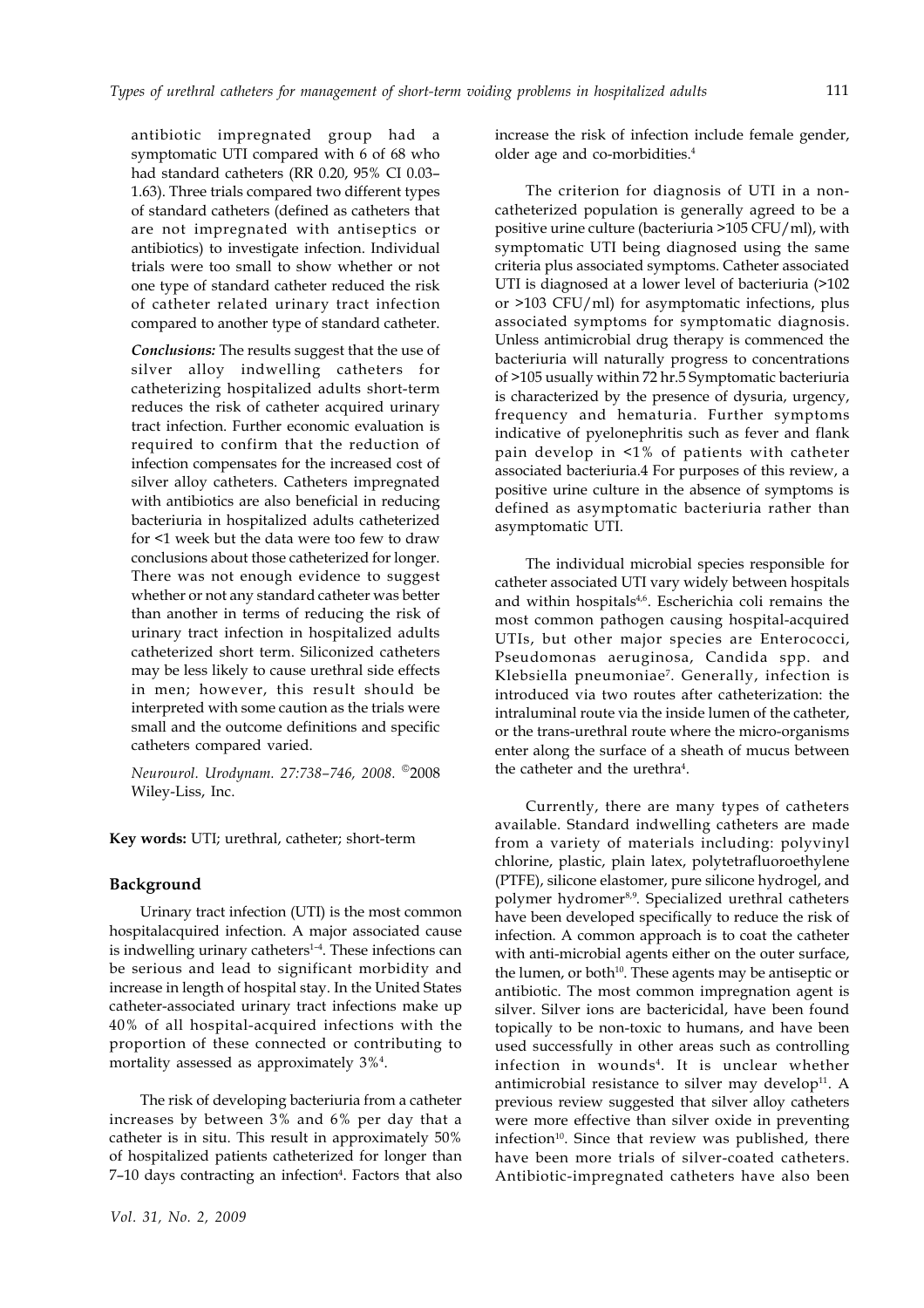developed using various different types of antibiotic as the active component.

The aim of our review was to investigate the effects of the more widely used types of urethral catheters in reducing the incidence of urinary tract infection for short-term catheterization in hospitalized patients, but also taking into account other factors, such as ease of use, comfort and cost that may influence the choice. For the purpose of this review, short-term was defined as up to and including 14 days or other temporary short-term use as defined by the trialists.

# **Objectives**

The primary objective of this review was to determine the effect of type of indwelling urethral catheter on the risk of urinary tract infection in hospitalized adults who undergo short-term catheterization.

Secondary objectives included:

- identification of the most cost-effective catheter in terms of cost per infection avoided;
- identification of the catheter that provides the most comfort to patients;
- identification of any adverse effects related to catheter use other than urinary tract infection.

We wish to make the following comparisons:

- 1. Antiseptic impregnated indwelling urethral catheters versus standard indwelling urethral catheters.
- 2. Antibiotic impregnated indwelling urethral catheters versus standard indwelling urethral catheters.
- 3. Antibiotic impregnated indwelling urethral catheters versus antiseptic impregnated indwelling urethral catheters.
- 4. One type of antiseptic impregnated indwelling urethral catheter versus another type of antiseptic impregnated indwelling urethral catheter.
- 5. One type of antibiotic impregnated indwelling urethral catheter versus another type of antibiotic impregnated indwelling urethral catheter.
- 6. One type of standard indwelling urethral catheter versus another type of standard indwelling urethral catheter.

## **Methods**

See full version of Cochrane Review<sup>12</sup>.

#### **Description of studies**

# **Included studies**

Thirty-five possibly eligible studies were identified, five of which were identified during the review update<sup>13-17</sup>. Twelve were excluded. The reasons for exclusion are listed in the table of Characteristics of Excluded Studies (see full version of Cochrane Review).

Twenty-three studies were included. Of these studies three trials were published in restricted format: one as a letter to the editor<sup>18</sup> and two as abstracts from scientific meetings $15,19$ . None of these trialists were contactable, therefore additional information on the trials came from secondary sources<sup>10,20</sup>. Furthermore, one of the trials was an unpublished report<sup>16</sup>. All other trials were published as full text articles.

## **Design**

Twenty-two of the included studies were parallel group randomized controlled trials<sup>13,15-19,21-34</sup> and one was a cluster-randomized cross-over trial<sup>35</sup> comparing two or three types of indwelling urinary catheters. The 22 parallel group randomized controlled trials included 5,236 hospitalized adults (mean n=208, range n=27–1,309). The clusterrandomized cross-over trial was a large study including 27, 878 hospitalized adults.

#### **Participants**

The trials involved heterogeneous population groups.

- Several trials<sup>13,19,21,23,25,26,28-30,32,34,35</sup> included both women and men catheterized for hemodynamic monitoring or post-operative drainage for a variety of diagnoses.
- Three trials<sup>22,24,33</sup> included men with urological diagnoses.
- Two other trials involved men only, one involved men postcardiac surgery<sup>27</sup> and the other included men with a variety of medical and surgical diagnoses<sup>31</sup>.
- There was one trial which did not describe the characteristics of the population $15$ .
- The distribution of men and women was not even between groups in six trials<sup>14,17,25,26,29,34</sup>. In one trial the intervention group (silver oxide catheter) had nearly twice the number of women than the comparison group<sup>29</sup>. The Lee trial included fewer women in the treatment group than the control group and more men in the treatment group than the control.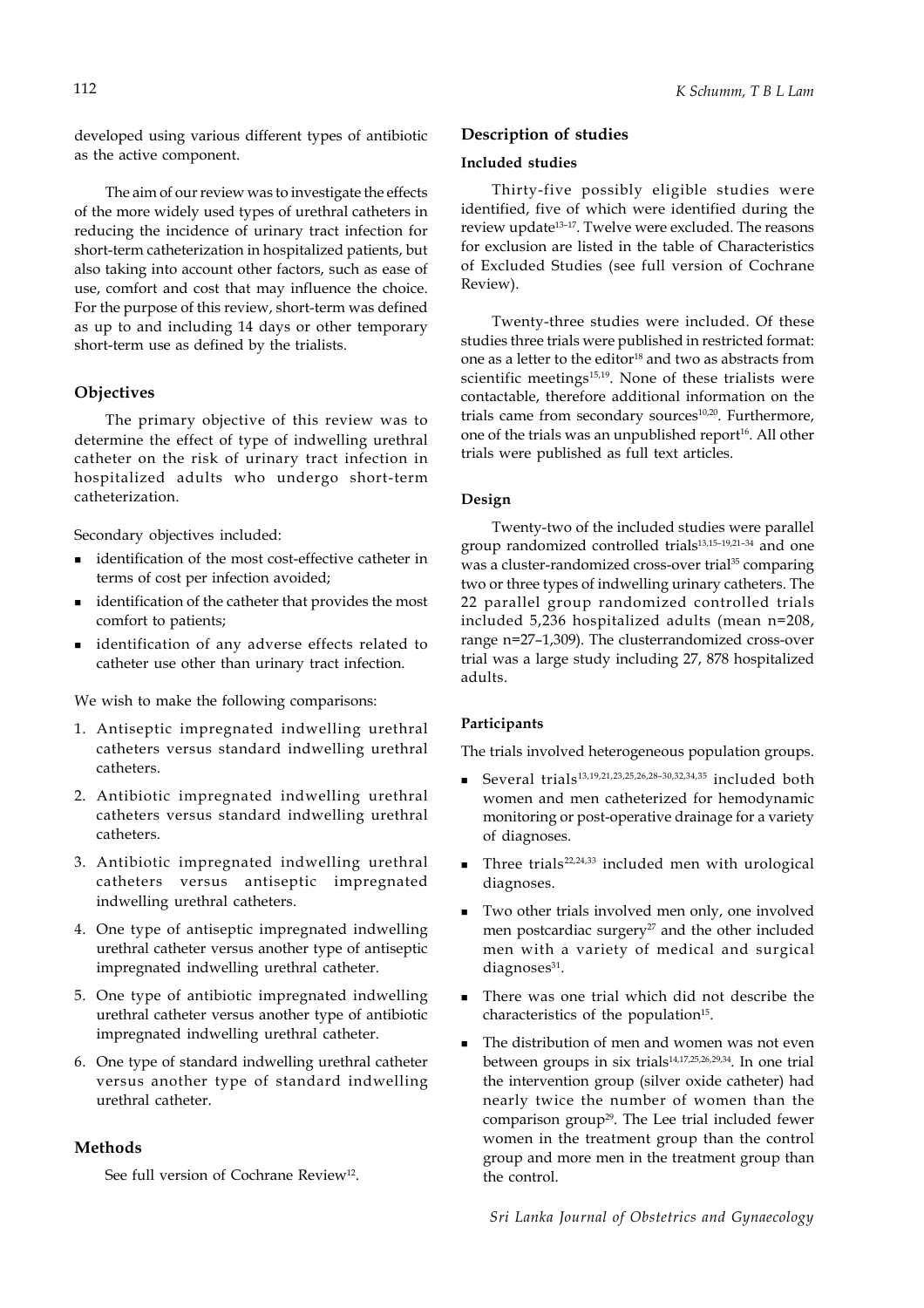Five trials reported the number of participants on systemic antibiotics<sup>13,17,23,29,32</sup>. The numbers were similar across the groups in the trials. Four trials reported on those taking systemic antibiotics prior to catheterization<sup>13,17,29,32</sup> and one on the number commenced on antibiotics for the final 48 hr of catheterization23.

#### **Interventions and Comparisons**

The majority of trials randomized participants to an antiseptic impregnated catheter or a standard catheter: however, three different types of antiseptics were investigated: silver oxide, silver alloy, and silver alloy hydrogel. One trial25 randomized participants into three arms: silver alloy, standard (hydrogel coated), and standard (non-coated). Five trials investigated antibiotic impregnated catheters versus standard catheters. Five other trials randomized participants to two different types of standard catheters.

#### **Duration of catheterization**

There was variation in the duration of catheterization in the trials. The trials described the length of catheterization in the following ways: total catheterization time, total mean length of catheterization for all participants, and mean length of catheterization in the intervention and control groups. In one trial the participants were catheterized for 48 hr,<sup>27</sup> while another three trials had a total length of catheterization of 5–6 days25,26,33 and two further trials had a total catheterization time of 14 days<sup>22,34</sup>. Three trials recorded the length of catheterization as total mean duration catheterized for all participants. The mean time catheterized varied from 44.9 hr in one trial<sup>28</sup> and 2.2, 3, and 5 days in the other three.16,31,34 Seven trials described the length of catheterization as a separate mean for intervention and control groups. One trial reported a mean length of catheterization of 3 days in the intervention group and 2 days in the control group<sup>17</sup>. The mean length of catheterization in both groups in four of the trials ranged from 3.4 to 4.6 days,14,21,23,29 while one trial had a mean length of catheterization in the intervention group of 7.7 days and 7.5 in the control group, $30$  and another of 7.9 in the intervention group and 7.2 in the control group<sup>13</sup>. Four trials did not clearly specify the length of catheterization<sup>15,18,19,35</sup>.

#### **Outcome measures**

The definition of asymptomatic bacteriuria ranged from >102 CFU/ml to greater than 106 CFU/ ml, while symptomatic bacteriuria was defined by the trialist as being ''diagnosed by the healthcare

provider"22. Urethritis was defined as penile discharge and/or penile discomfort in one trial<sup>27</sup>, and measurement via scanning electron microscopic analysis was used to indicate urethral inflammatory reaction in another trial<sup>31</sup>. The measurement and exact definition for catheter-related pain was not described in the only trial to investigate this outcome<sup>30</sup>. Takeuchi also separated for urethral discharge and allergic reaction (not defined).

Outcomes of interest that were included in the trials of standard catheters were catheter-related infection; however in addition one small Japanese trial30 reported data for: catheter-associated pain, urethral discharge, and catheterrelated hypersensitivity or allergy. The five trials that randomized participants to two different types of standard catheters21,27,28,31,33 investigated outcomes of catheterrelated infection, catheter-related urethritis, and urethral inflammatory reaction.

#### **Primary outcome**

Apart from variation in the definition of infection, the timing of the outcome measurement and duration of followup was also diverse. Only six trials<sup>16,17,22,23,26,28</sup> monitored catheter care violations. The method of obtaining urine specimens was varied. The majority of trials acquired samples from the catheter sampling port<sup>17-19,22,23,26,30</sup>. However, two trials used suprapubic puncture to obtain urine samples from participants<sup>34</sup>, and one trial took specimens from the catheter urine bag, which could have resulted in contamination<sup>25</sup>.

#### **Other outcomes (including economic)**

The timing of outcome measurement of the three trials27,30,31 that investigated outcomes related to comfort and/or urethritis differed considerably. The Nacey trial investigated urethritis with assessment at 8 weeks and 6 months post-catheterization (length of catheterization 2 days) by clinical examination and urethral swabs. The method for gathering the data on catheter-related pain, urethral discharge and allergic reaction was not described in the Takeuchi trial report. The Talja trial investigated inflammatory reaction in the urethra assessed by cytological urethral swabs taken immediately after catheterization, after removal of the catheter and on the second or third day after removal. An economic analysis was included in only one trial35. The analysis included an estimation of both a lower and higher approximation of costs.

## **Methodological quality of included studies**

Full details of the trials and an evaluation of their methodological quality are given in the full version of the Cochrane Review.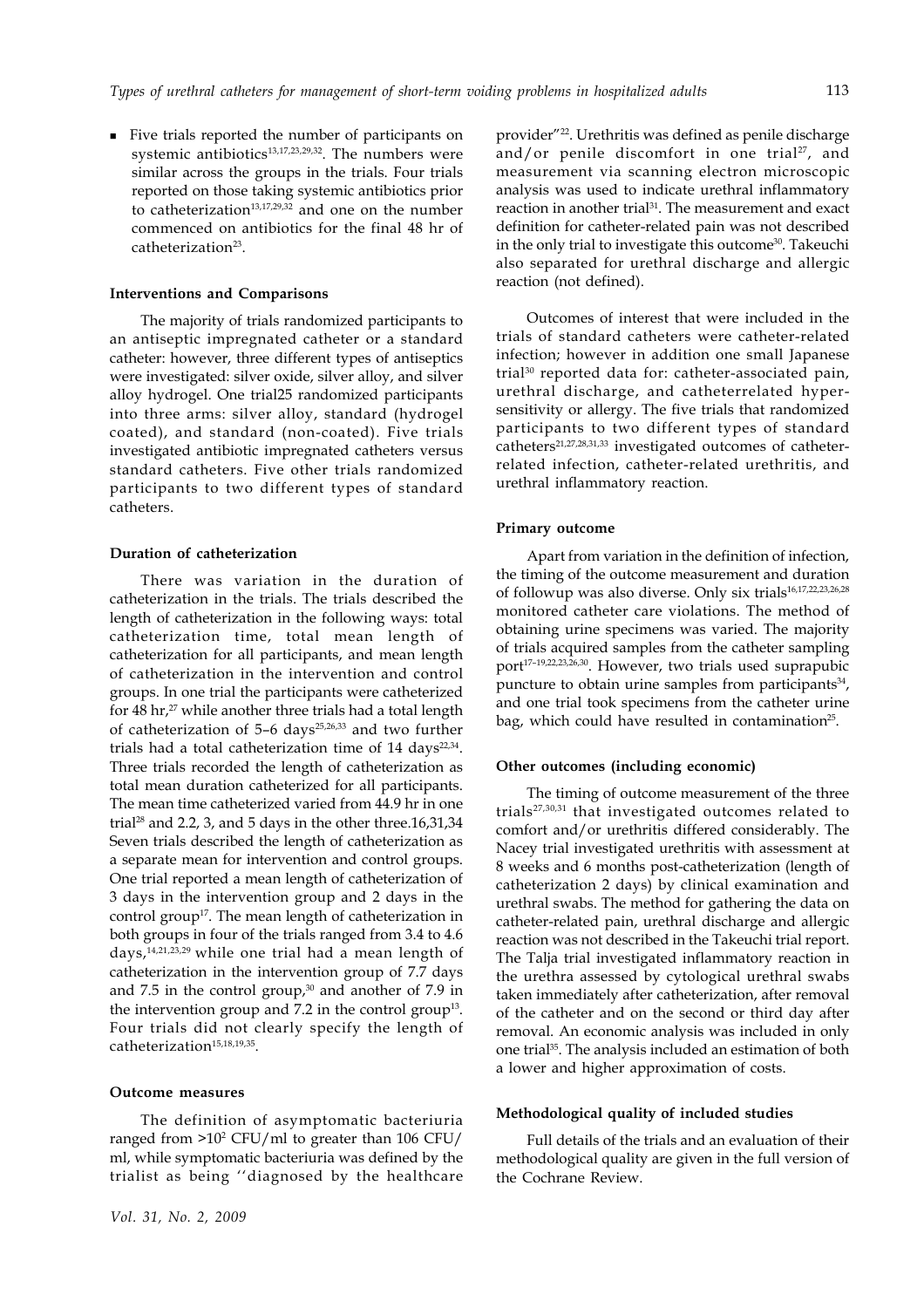# **Results**

#### **Antiseptic catheter versus standard catheter**

There were two types of antiseptic catheters compared with a standard catheter: silver oxide and silver alloy. The trials for each were analyzed in two subgroups depending on the type of intervention catheter and separated into separate outcomes dependent upon duration of catheterization.

#### **Silver oxide**

Three trials compared silver oxide coated catheters with a standard catheter<sup>23,29,30</sup>. The trials used different standard catheters as the comparison catheter. Johnson used an all silicone catheter as the standard catheter, while Riley used silicone-coated latex as the comparison catheter. Takeuchi did not define the standard catheter used in the trial. Eighty percent of participants in one of the trials received systemic antibiotics (the reasons were not stated in the trial) 29. All trials included men and women admitted to surgical and/or medical wards, although Riley had more women in the treatment group (451/ 745) than in the control group (285/564). In the Takeuchi trial all the participants were bacteriuria when the trial ended at 9 days catheterization.

Pooling the results of all three trials using a fixed effects model did not provide enough evidence to show whether or not there was a reduction in risk of developing bacteriuria (RR 0.89, 95% CI 0.68–1.15, Comparison 01.01.01, Fig. 1). There was no statistically significant difference in the number with bacteriuria between groups. Subgroup analysis was possible for the Riley trial only.

#### **Subgroup analysis**

Subgroup analysis was possible in one trial<sup>29</sup>. For bacteriuria reported separately in women andmen, there was a reduction of risk of almost a third with the silver oxide catheter for women (RR 0.63, 95% CI 0.45– 0.89), while for men there was not enough evidence to suggest whether or not there was a difference in risk with the standard catheter (RR 1.62, 95% CI 0.91–2.88). The trial reported separately on those participants commenced on antibiotics prior to catheterization but did not state the reason for the antibiotics. Further subgroup analysis of all participants receiving systemic antibiotics indicated that combining antibiotics with silver oxide catheters may reduce the risk of bacteriuria (RR 0.67 95% CI 0.45–0.99). Further analysis of women andmen separately who received systemic antibiotics suggested that women were protected from bacteriuria with silver oxide catheters (RR 0.50, 95% CI 0.31–0.79), but there was not enough evidence either way for men (RR 1.02, 95% CI 0.49– 2.13).

#### **Silver alloy**

Nine trials compared silver alloy catheters with a standard catheter15,18,19,25,26,32,34,35. Most trials included both men and women except for one which included only men after radical prostatectomy<sup>34</sup> and two trials

Review Types of urethral catheters for management of short-term voiding problems in hospitalised adults (Minor update) Comparison: 01 ANTISEPTIC CATHETER VERSLIS STANDARD CATHETER Outcome 01 Number with asymptomatic bacteruria (< 1 week)

| Study<br>or sub-category                              | Antiseptic<br>nM                                                                   | Standard<br>nM | RR (fixed)<br>95% CI | Weight<br>% | RR (fixed)<br>95% CI  |
|-------------------------------------------------------|------------------------------------------------------------------------------------|----------------|----------------------|-------------|-----------------------|
| 01 Silver oxide versus standard                       |                                                                                    |                |                      |             |                       |
| Johnson 1990                                          | 19/207                                                                             | 28/275         |                      | 7.78        | 0.90 [0.52, 1.57]     |
| Takeuchi 1993                                         | 26/26                                                                              | 11/11          |                      |             | Not estimable         |
| <b>Riley 1995</b>                                     | 85/745                                                                             | 73/564         |                      | 26.87       | $0.88$ $[0.66, 1.18]$ |
| Subtotal (95% CI)                                     | 978                                                                                | 850            |                      | 34.65       | $0.89$ $[0.68, 1.15]$ |
| Total events: 130 (Antiseptic), 112 (Standard)        |                                                                                    |                |                      |             |                       |
|                                                       | Test for heterogeneity: Chi <sup>2</sup> = 0.00, df = 1 (P = 0.94), $I^2 = 0\%$    |                |                      |             |                       |
| Test for overall effect: $Z = 0.92$ (P = 0.36)        |                                                                                    |                |                      |             |                       |
| 02 Silver alloy versus standard                       |                                                                                    |                |                      |             |                       |
| Lundeberg 1986                                        | 6/51                                                                               | 17/51          |                      | 5.50        | $0.35$ $[0.15, 0.82]$ |
| Liedberg 1990a                                        | 3/30                                                                               | 25/60          |                      | 5.39        | $0.24$ $[0.08, 0.73]$ |
| Liedberg 1990b                                        | 6/60                                                                               | 22/60          |                      | 7.11        | $0.27$ $[0.12, 0.62]$ |
| Liedberg 1993                                         | 8/75                                                                               | 23/96          |                      | 6.52        | $0.45$ $[0.21, 0.94]$ |
| Maki 1998a                                            | 64/407                                                                             | 94/443         |                      | 29.11       | $0.74$ $[0.56, 0.99]$ |
| Verleyen 1999b                                        | 8/79                                                                               | 31/101         |                      | 8.80        | $0.33$ $[0.16, 0.68]$ |
| Thibon 2000                                           | 7/90                                                                               | 10/109         |                      | 2.92        | $0.85$ $[0.34, 2.14]$ |
| Subtotal (95% CI)                                     | 792                                                                                | 920            |                      | 65.35       | $0.54$ $[0.43, 0.67]$ |
| Total events: 102 (Antiseptic), 222 (Standard)        |                                                                                    |                |                      |             |                       |
|                                                       | Test for heterogeneity: Chi <sup>2</sup> = 13.29, df = 6 (P = 0.04), $P = 54.8\%$  |                |                      |             |                       |
| Test for overall effect: $Z = 5.64$ ( $P < 0.00001$ ) |                                                                                    |                |                      |             |                       |
| Total (95% CI)                                        | 1770                                                                               | 1770           |                      | 100.00      | $0.66$ $[0.56, 0.78]$ |
| Total events: 232 (Antiseptic), 334 (Standard).       |                                                                                    |                |                      |             |                       |
|                                                       | Test for heterogeneity: Chi <sup>2</sup> = 20.18, df = 8 (P = 0.010), $P = 60.4\%$ |                |                      |             |                       |
| Test for overall effect: $Z = 4.98$ ( $P < 0.00001$ ) |                                                                                    |                |                      |             |                       |
|                                                       |                                                                                    | 0.01           | 0.1<br>10            | 100         |                       |

Favours silver Favours standard

*Figure 1.* **Antiseptic catheter vs. standard catheter meta-analysis of trials investigating for less than 1 month.**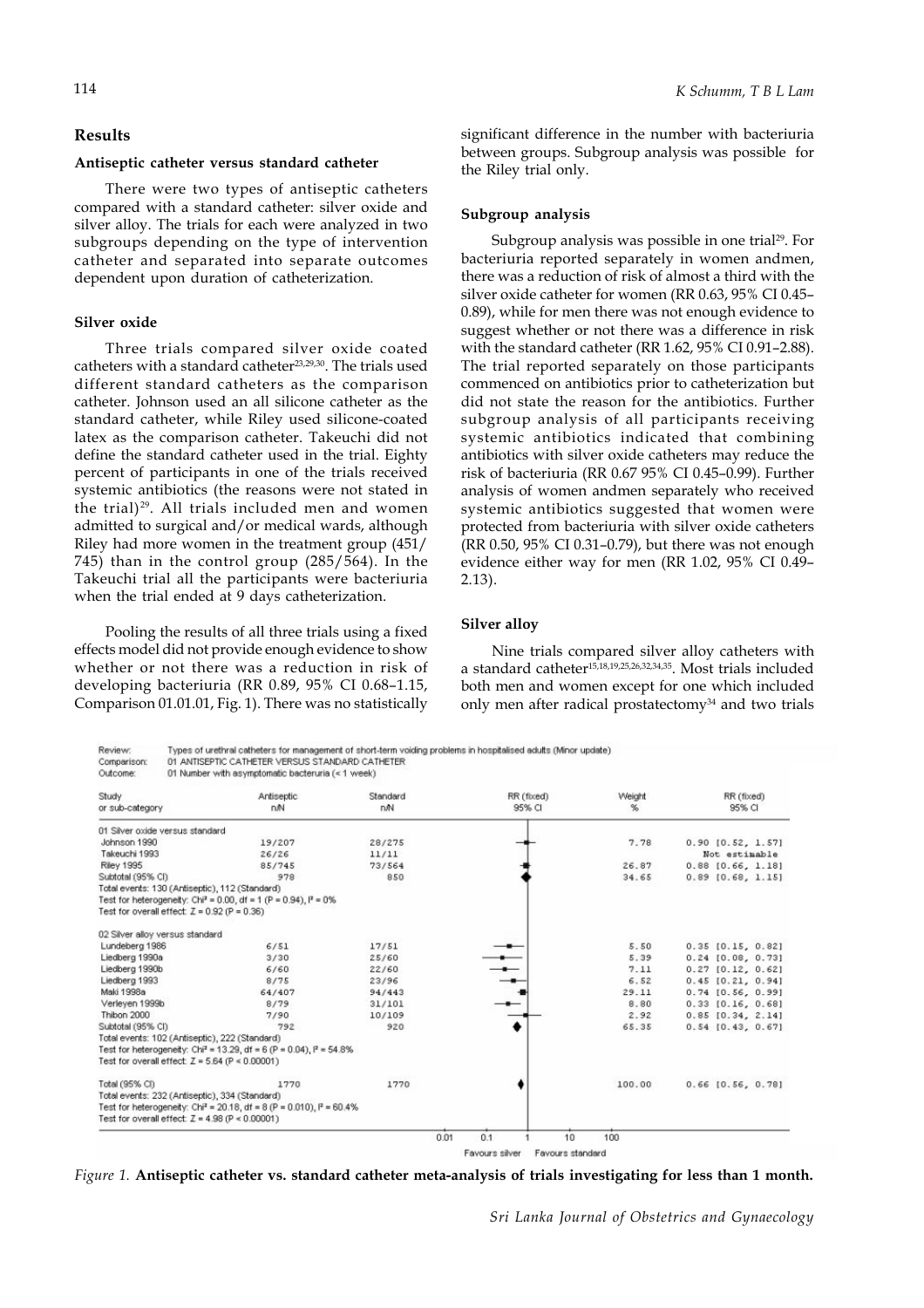did not state information about the participants $15,18$ . Liedberg<sup>25</sup> was a three armed trial comparing silver alloy catheters with two non-antiseptic impregnated catheters, one defined in the trial only as a standard catheter and the other a hydrogel catheter (the results for both these standard catheter groups were combined in the meta-analyses). Liedberg<sup>26</sup> compared the silver alloy catheter with a standard catheter defined as teflonized latex Foley. Verleyen<sup>34</sup> used a silver alloy hydrogel catheter versus a latex catheter as the comparison standard catheter. Three trials compared silver alloy hydrogel versus a standard silicone catheter<sup>19,32,34</sup>. One trial compared the silver alloy hydrogel catheter versus a standard hydrogel coated catheter<sup>15</sup>. Lundeberg did not define the standard catheter used as a comparison with the silver alloy catheters. Three trials monitored catheter care violations25,34.

All the trials defined infection as ''bacteriuria >105 CFU/ml.'' The timing of the outcome measurement varied considerably between trials so results were analyzed as outcomes in two time periods (<1 week and >1 week). Results were pooled using a fixed effect model and indicated that at <1 week of catheterization the risk of asymptomatic bacteriuria (>105 CFU/ml) was statistically significantly reduced in the silver alloy group (RR 0.54, 95% CI 0.43–0.67, Comparison 01.01.02, Fig. 1). At >1 week the estimated effect was smaller but the risk of asymptomatic bacteriuria (>105 CFU/ml) was still less in the silver alloy group (RR 0.64, 95% CI 0.51–0.80, Comparison 01.01.03, Fig. 1). In summary, there was evidence that the risk of infection was significantly decreased if a patient is catheterized short-term with a catheter coated with silver alloy rather than a standard catheter. For those catheterized for <1 week the estimated risk of asymptomatic bacteriuria was at least a half of that with a standard catheter.

The results of a cluster-randomized cross-over trial comparing silver alloy with standard (silicone) catheters<sup>35</sup> were not included in the meta-analyses because datawere not available prior to crossover (Comparison 01.01.04, Fig. 1). The main outcome measure for this trial was bacteriuria defined as equal or >105 CFU/ml. Results of the rate of bacteriuria per 1,000 patient days were 2.66 versus 3.35 (RR 0.79, 95% CI 0.63– 0.99), the rate of bacteriuria per 100 patients was 1.10 versus 1.36 (RR 0.81, 95% CI 0.65–1.01) and the rate of bacteriuria per 100 catheters was 2.13 versus 3.12 (RR 0.68, 95% CI 0.54–0.86).

## **Economic outcomes**

Only one trial reported any economic outcomes.35 For the duration of the trial (1 year) silver alloy hydrogel catheters usage resulted in a total estimated catheter-related cost reduction of between 3.3% and 35.5%. This translated to savings of between US\$14456 and US\$573293.

#### **Adverse effects**

One trial of antiseptic catheters (silver oxide) versus standard catheters included secondary outcomes related to patient comfort and adverse effects of the catheters<sup>30</sup>. They recorded outcome measurements for pain and urethral secretions. No statistically significant difference was found in either outcome but the confidence intervalswere wide: results for reported urethral secretions (RR 0.72, 95% CI 0.25–2.03); results for patient reporting of pain from the catheters (RR 1.43, 95% CI 0.48–4.27).

## **Antibiotic-impregnated catheter versus standard catheter**

There were two types of antibiotic coated catheters compared with a standard catheter: (i) minocycline and rifampicin combined, or (ii) nitrofurazone. The trials for each were analyzed in two subgroups depending on the type of intervention catheter and grouped into separate outcomes dependent upon duration of catheterization.

#### *Minocycline and rifampicin*

There was only one small trial (n=124) that compared a minocycline and rifampicin impregnated catheter with a standard catheter<sup>22</sup>. This trial included men after radical prostatectomy for prostate cancer and compared a silicone catheter impregnated with minocycline and rifampicin with a standard (silicone) catheter<sup>22</sup>. Outcome measures included bacteriuria  $(>10<sup>4</sup> CFU/ml)$  at day 3, day 7, and day 14, and symptomatic UTI (timing not stated) as defined by the health care provider<sup>22</sup>. At  $\leq 1$  week, the risk of bacteriuria was about two thirds lower in the antibiotic impregnated catheter group (RR 0.36, 95% CI 0.18–0.73, Comparison 02.01.01, Fig. 2); however, at >1 week the evidence was inconclusive (RR 0.94, 95% CI 0.86–1.03). One of 56 men in the antibiotic impregnated catheter group had symptomatic bacteriuria compared with 6 of 68 men in the control group (RR 0.20, 95% CI 0.03–1.63, Fig. 3).

#### *Nitrofurazone*

Four trials compared nitrofurazone-impregnated catheters with standard catheters<sup>13,14,16,17</sup>. Al Habdan used a latex catheter as the standard catheter whilst Lee and Stensballe both used silicone catheters as the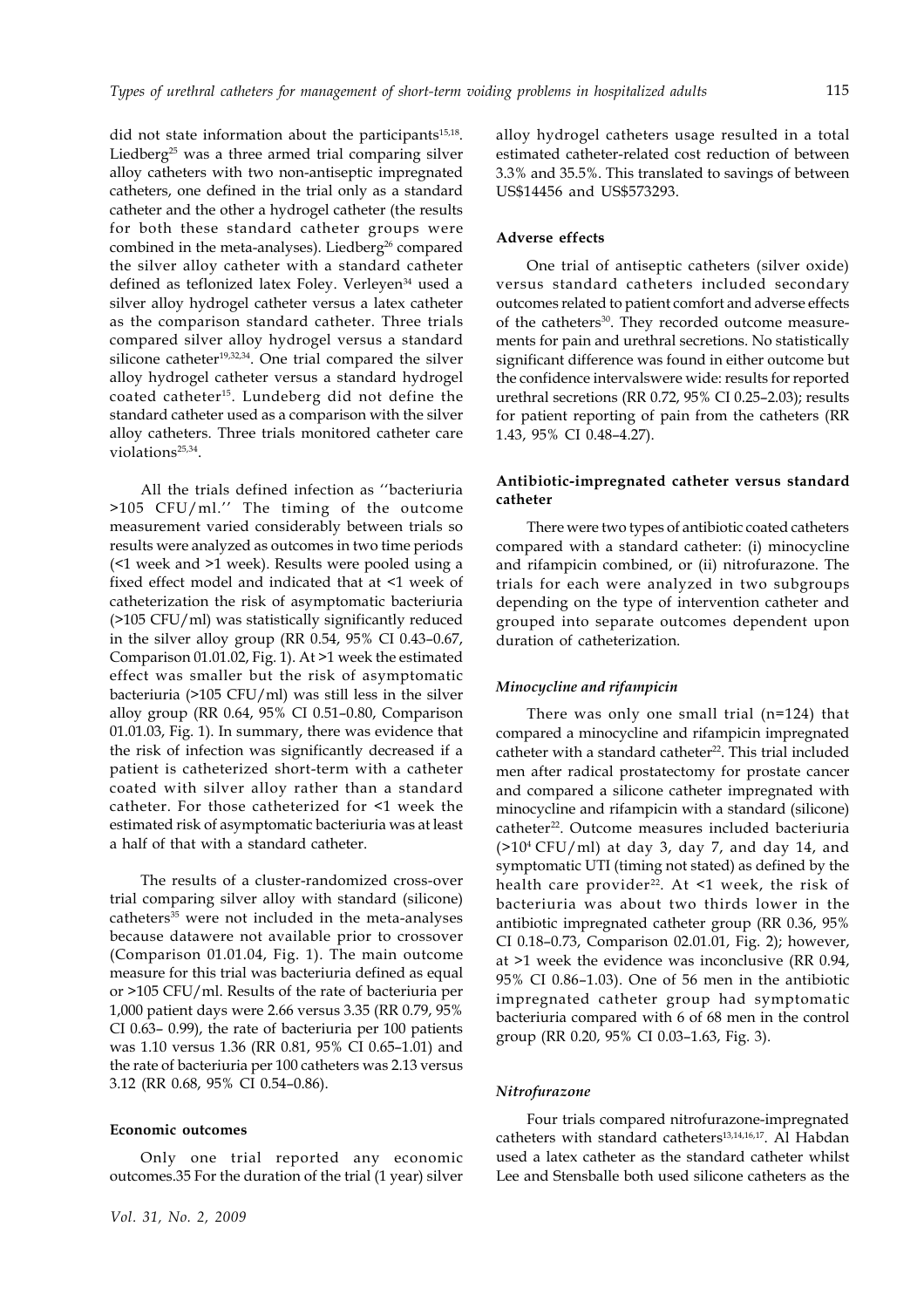| Study<br>or sub-category                         | Antibiotic<br>n/N                                                             | Standard<br>n/N | RR (fixed)<br>95% CI         | Weight<br>% | RR (fixed)<br>95% CI  |  |
|--------------------------------------------------|-------------------------------------------------------------------------------|-----------------|------------------------------|-------------|-----------------------|--|
|                                                  | 01 Antibiotic-impregnated (minocycline and rifampicin) versus standard        |                 |                              |             |                       |  |
| Darouiche 1999                                   | 8/56                                                                          | 27/68           |                              | 29.30       | $0.36$ $[0.18, 0.73]$ |  |
| Subtotal (95% CI)                                | 56                                                                            | 68              |                              | 29.30       | $0.36$ $[0.18, 0.73]$ |  |
| Total events: 8 (Antibiotic), 27 (Standard)      |                                                                               |                 |                              |             |                       |  |
| Test for heterogeneity: not applicable           |                                                                               |                 |                              |             |                       |  |
| Test for overall effect: $Z = 2.84$ (P = 0.004)  |                                                                               |                 |                              |             |                       |  |
|                                                  | 02 Anithiotic-impregnanted (nitrofurazone) versus standard                    |                 |                              |             |                       |  |
| Maki 1997                                        | 8/170                                                                         | 14/174          |                              | 16.63       | $0.58$ $[0.25, 1.36]$ |  |
| Lee 2004                                         | 14/92                                                                         | 19/85           |                              | 23.73       | $0.68$ $[0.36, 1.27]$ |  |
| Stensballe 2007                                  | 9/104                                                                         | 25/102          |                              | 30.33       | $0.35$ $[0.17, 0.72]$ |  |
| Subtotal (95% CI)                                | 366                                                                           | 361             |                              | 70.70       | $0.52$ $[0.34, 0.78]$ |  |
| Total events: 31 (Antibiotic), 58 (Standard)     |                                                                               |                 |                              |             |                       |  |
|                                                  | Test for heterogeneity: Chi <sup>2</sup> = 1.93, df = 2 (P = 0.38), $P = 0\%$ |                 |                              |             |                       |  |
| Test for overall effect: $Z = 3.17$ (P = 0.002)  |                                                                               |                 |                              |             |                       |  |
| Total (95% CI)                                   | 422                                                                           | 429             |                              | 100.00      | $0.47$ $[0.33, 0.67]$ |  |
| Total events: 39 (Antibiotic), 85 (Standard)     |                                                                               |                 |                              |             |                       |  |
|                                                  | Test for heterogeneity: Chi <sup>2</sup> = 2.78, df = 3 (P = 0.43), $P = 0\%$ |                 |                              |             |                       |  |
| Test for overall effect: $Z = 4.19$ (P < 0.0001) |                                                                               |                 |                              |             |                       |  |
|                                                  |                                                                               | 0.1             | 0.5<br>0.2<br>$\overline{2}$ | 10<br>5     |                       |  |
|                                                  |                                                                               |                 |                              |             |                       |  |
|                                                  | Favours antibiotic<br>Favours standard                                        |                 |                              |             |                       |  |

|  | Figure 2. Antibiotic-impregnated catheter versus standard catheter. |  |  |
|--|---------------------------------------------------------------------|--|--|
|  |                                                                     |  |  |

| Review:<br>Comparison:<br>Outcome: | Types of urethral catheters for management of short-term voiding problems in hospitalised adults (Minor update)<br>02 ANTIBIOTIC-IMPREGNATED CATHETER VERSUS STANDARD CATHETER<br>03 Number with symptomatic bacteriuria |                |                                                     |             |                       |  |  |
|------------------------------------|--------------------------------------------------------------------------------------------------------------------------------------------------------------------------------------------------------------------------|----------------|-----------------------------------------------------|-------------|-----------------------|--|--|
| Study<br>or sub-category           | Antibiotic<br>nM                                                                                                                                                                                                         | Standard<br>nM | RR (fixed)<br>95% CI                                | Weight<br>% | RR (fixed)<br>95% CI  |  |  |
|                                    | 01 Antibiotic impregnated (minocycline and rifampicin) vs standard                                                                                                                                                       |                |                                                     |             |                       |  |  |
| Darouiche 1999                     | 1/56                                                                                                                                                                                                                     | 6/68           |                                                     | 100.00      | $0.20$ $[0.03, 1.63]$ |  |  |
|                                    |                                                                                                                                                                                                                          | 0.01           | 10<br>0.1<br>Favours antibiotic<br>Favours standard | 100         |                       |  |  |

*Figure 3.* **Antibiotic-impregnated catheter vs. standard catheter.**

comparison. One study did not report which catheter they used as a comparator<sup>16</sup>. All of the patients in one trial received prophylactic antibiotics pre- and postoperatively<sup>13</sup>, two trials recorded antibiotic use<sup>16,17</sup> whilst two others did not record antibiotic use $14,15$ .

Only two of the trials adequately described the trial participants. Stensballe and Lee included both men and women. However, Lee included fewerwomen in the treatment group compared to the control (23 vs. 40) and more men in the treatment group than the control (69 vs. 45), the reasons for this were not stated in the trial. All outcome measures included bacteriuria (defined as  $\geq 10^3$  CFU/ml) and, in one trial, associated funguria<sup>17</sup>.

However, the trials differed in their timing of the outcome measurement. Three trials investigated the outcomes at <1week<sup>14,16,17</sup>. Results were pooled using a fixed effect model and indicated that at <1 week of catheterization the risk of asymptomatic bacteriuria was statistically significantly reduced in the

nitrofurazone impregnated catheter group (RR 0.52, 95% CI 0.34–0.78, Comparison 02.01.02, Fig. 2). As with minocycline and rifampicin impregnated catheters, at >1 week the benefit from nitrofurazone impregnated catheters in preventing bacteriuria was inconclusive, but the numbers were small (RR 0.31, 95% CI 0.06–1.66, Comparison 02.02.01, Fig. 2).

Interestingly the overall effect for antibiotic impregnated catheters (irrespective of antibiotic type) compared to a standard control was a significant reduction in the risk of asymptomatic bacteriuria at <1 week of catheterization (RR 0.47, 95% CI 0.33–0.67, Comparison 02.01, Fig. 2). However, the two studies which compared antibiotic impregnated catheters to standard control catheters, for more than 1 week, showed no statistically significant difference in the incidence of asymptomatic bacteriuria (RR 0.85 95% CI 0.76–0.96). Antibiotic-Coated Catheters Versus Antiseptic Catheters No trials were found that addressed this comparison.

*Sri Lanka Journal of Obstetrics and Gynaecology*

Types of urethral catheters for management of short-term voiding problems in hospitalised adults (Minor undate) Review Comparison: 02 ANTIBIOTIC-IMPREGNATED CATHETER VERSUS STANDARD CATHETER Outcome: 01 Number with asymptomatic bacteriuria (< 1 week)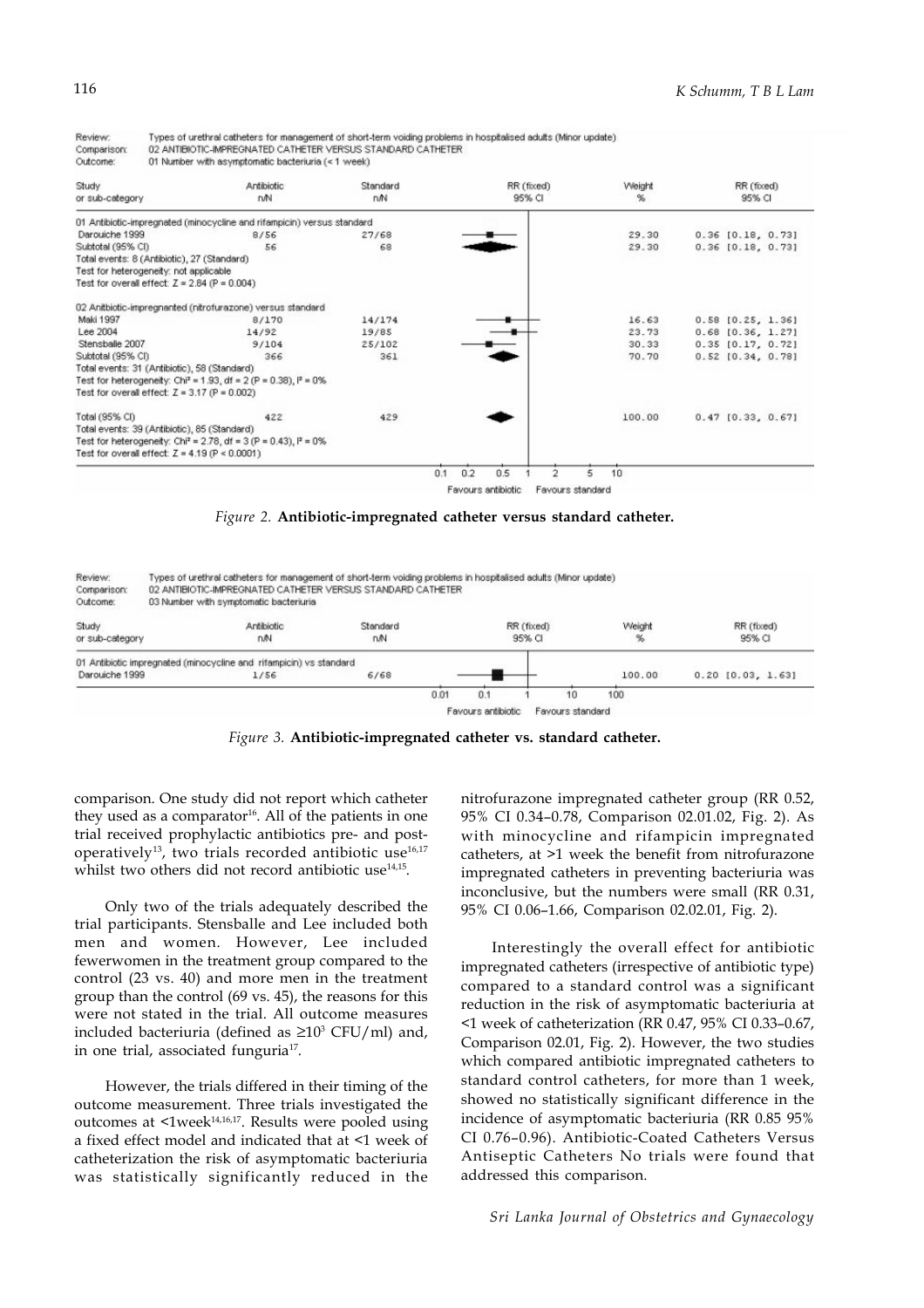# **One type of antiseptic catheter versus another type of antiseptic-coated catheter**

No trials were found that addressed this comparison.

## **One type of antibiotic-coated catheter versus another type of antibiotic-coated catheter**

No trials were found that addressed this comparison.

#### **One type of standard catheter versus another standard catheter**

Three trials using different outcome measurement compared two types of standard catheters to investigate infection<sup>21,28,33</sup>. The trials were not combined. All three trials compared different types of standard catheters.

The Nickel trial compared silicone with latex catheters using the outcome asymptomatic bacteriuria (defined as  $>10^6$  CFU/ml), with the final measurement recorded 96 hr post-catheterization.28 The results of this trial found no evidence of difference in the risk of bacteriuria between the two standard catheters but with wide confidence intervals (RR 1.07, 95% CI 0.23– 5.01).

The Tidd trial compared three types of standard catheters: hydrophilic polymer-coated latex, uncoated latex and PVC indwelling catheters.33 The outcome of interest was urinary tract infection defined as asymptomatic bacteriuria 103 CFU/ ml. The final outcome measurement was recorded at day 5–6 postcatheterization. The evidence from this small trial was insufficient to detect a difference in the risk of infection between any of the three standard catheters compared, with wide confidence intervals: hydron coated latex versus plain latex (RR 0.94, 95% CI 0.66–1.34); hydron coated latex versus PVC balloon (RR 0.87, 95% CI 0.63– 1.19); PVC balloon versus plain latex (RR 1.09, 95% CI 0.81–1.45). This trial also had methodologically flawed randomization in some cases.

The Chene trial compared hydrogel with silicone catheters and the outcome measurement was asymptomatic bacteriuria. The results in this trial also found insufficient evidence to say whether or not there was a reduced of risk of infection between the two standard catheters (RR 0.82, 95% CI 0.46-1.47)<sup>21</sup>.

Three further trials compared different types of standard catheters to investigate urethral side-effects in men24,27,31. The outcome measurements differed in all three trials. The Kalambheti trial compared silicone with non-silicone (not defined further) catheters using an outcome measurement of reported burning sensation in the urethra<sup>24</sup>. Results using a fixed effect model found that the risk of a burning sensation in the urethra was less in the silicone catheter group (RR 0.28, 95% CI 0.13–0.60).

The Nacey trial compared silicone with latex catheters and the outcome was urethritis as measured by swabs of urethral discharge<sup>27</sup>. There were fewer cases of urethritis with a silicone catheter (1/50 vs. 11/50; RR 0.09, 95% CI 0.01–0.68).

Finally, the Talja trial compared three types of standard catheters: hydrogel coated latex, siliconized latex and full silicone.31 The outcome of interest was urethral reaction measured from cytological urethral swab specimens using scanning electron microscopic analysis. Results using a fixed effect model in the comparison of hydrogel coated latex versus siliconized latex indicated no difference in urethral reaction (WMD 0.00, 95% CI -3.51 to 3.51). Results of the comparison of full silicone versus hydrogel coated latex and siliconized latex found that in both comparisons the risk of urethral reaction was less with a full silicone catheter: full silicone versus hydrogel coated latex (WMD -16.00, 95% CI -18.84 to 13.16); and full silicone versus siliconized latex (WMD -16.00, 95% CI -18.96 to -13.04).

## **Discussion**

This systematic review identified 23 eligible trials that addressed three of the six pre-stated comparisons. There were no trials identified that compared one type of antiseptic catheter with another type of antiseptic catheter, or one type of antibiotic catheter with another type of antibiotic catheter. There were also no trials that compared an antiseptic catheter with an antibiotic catheter. Of the included trials, only two reported a secure method of concealment of randomisation<sup>17,22</sup>.

# **Antiseptic impregnated indwelling urethral catheters versus standard indwelling urethral catheters**

This comparison included 12 trials that randomized a total of 3,567 hospitalized adults (1,782 catheterizedwith antiseptic catheters and 1,785 with standard catheters) and one crossover trial that randomized hospital wards of 27,878 hospitalized adults. There were two types of antiseptic catheters: silver oxide and silver alloy.

Most of the trials included in the pooled analysis were small with only one trial stating they used a power calculation<sup>32</sup>. The only truly large trial was a cluster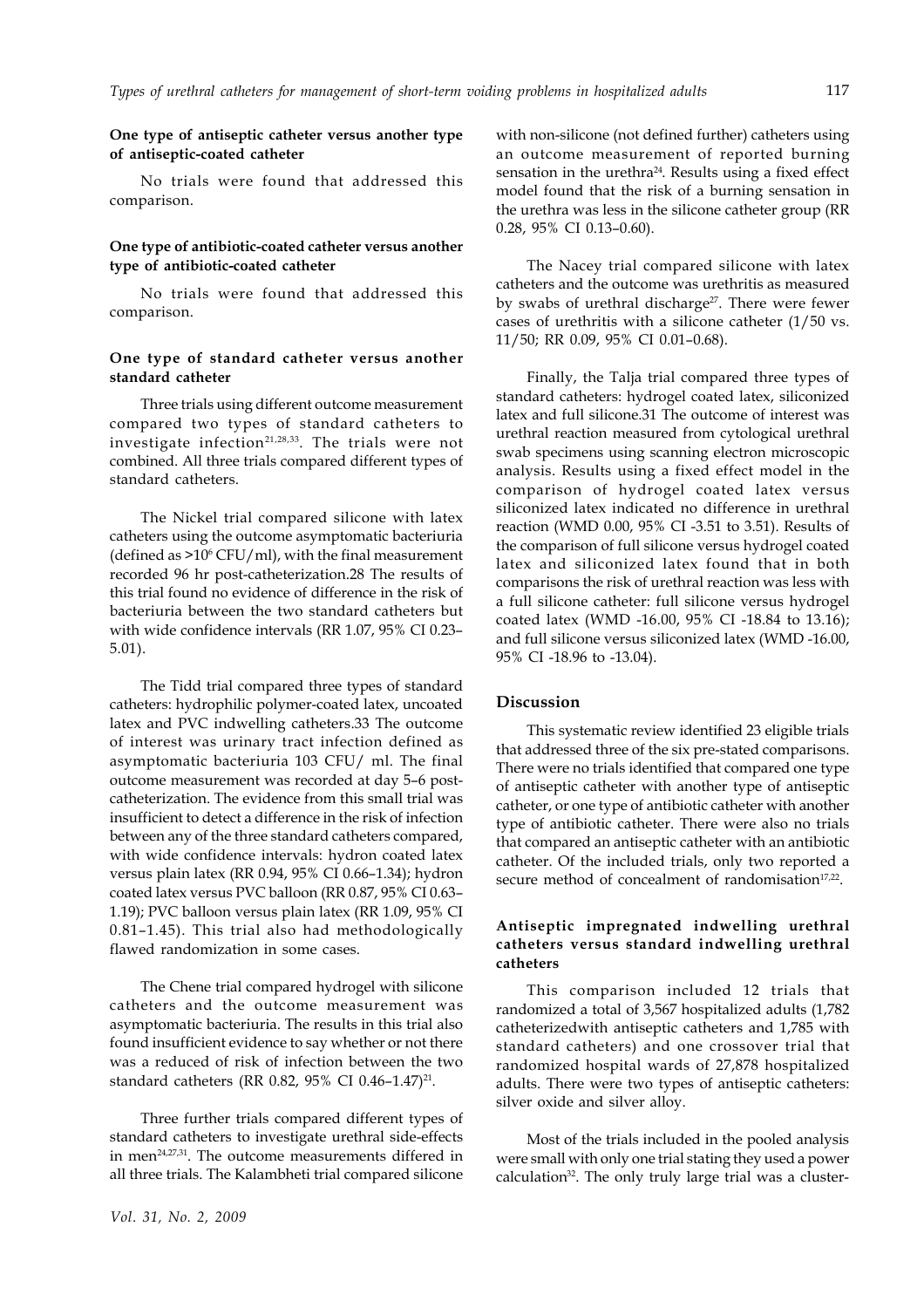randomized cross-over trial<sup>35</sup>. None of the trials reported an adequate method of randomization concealment.

Overall, silver oxide catheters were not found to prevent bacteriuria in short-term catheterized hospitalized adults in the three trials included in the analysis. Subgroup analysis by gender in one trial did suggest that women are less likely to become bacteriuria if they use silver oxide catheters whereas the evidence for men was inconclusive<sup>29</sup>. The same trial also suggested that systemic antibiotic use also decreased the rate of bacteriuria in the silver oxide group, particularly in women. These subgroup analyses should be interpreted cautiously, particularly when the overall result suggests no difference. However, silver oxide catheters are no longer manufactured and therefore these data are no longer clinically relevant.

There was evidence that silver alloy catheters reduced the incidence of asymptomatic bacteriuria. There were limitations to the trials that compared silver alloy hydrogel catheterswith standard catheters. Clinical heterogeneity included diverse populations, use of antibiotics and differences in the standard catheter chosen as the comparison. Only one trial reported catheter care violations<sup>26</sup>. The method of urine specimen collection also differed between the trials, from two trials using the gold standard method of suprapubic puncture<sup>34</sup>, five using various methods to collect the specimen directly from the catheter and one trial collecting the specimen from the drainage bag, which increases the likelihood of bacterial contamination. Therefore, this evidence must be treated cautiously.

Catheterized men and women generally develop UTI in different ways due to their anatomical differences. Men are more likely to develop catheter related UTI via the intraluminal route from a contaminated drainage bag, while in women contamination is more often transurethral when bacteria migrate from the periurethral region after fecal contamination. One major limitation of the silver alloy trials was that subgroup analysis was not possible by gender. Subgrouping of the results by duration of catheterization was possible, however, and this indicated that the protective effect of silver alloy catheters continued from 1 to 2 weeks catheterization.

Only two of the antiseptic catheter trials addressed the secondary objectives of the review. The only trial to investigate patient comfort and adverse effects related to antiseptic catheters was a small silver oxide catheter trial<sup>30</sup>. This inconclusive trial was

poorly designed, and the methods for collecting the secondary outcome data were not described.

Overall, from the trials collated in this review, silver oxide catheters were not found to prevent bacteriuria in short term catheterized hospitalized adults. However, silver alloy coated catheters were found to be effective at reducing the incidence of asymptomatic bacteriuria at both less and more than 1 week of catheterization.

#### **Economic evaluation**

There have been no trials that investigate the hypothesis that patients catheterized with antiseptic catheters may develop antimicrobial resistance. One large cluster-randomized cross-over trial completed an economic analysis which found data in favor of silver alloy hydrogel catheters<sup>35</sup>. Silver alloy catheters are significantly more expensive than standard catheters, in fact close to the unit price. The cost estimates derived in the trial used both a low and high approximation of costs and calculated catheter-related cost reduction of between 3.3% and 35.5%. The limitation of this trial was firstly, the randomization of hospital wards rather than individual patients and secondly, the risk of cross-over of catheters leading to contamination between groups.

Two further studies have been identified that specifically investigated the economic benefits of silver alloy catheters in preventing UTI.3<sup>36</sup>, Plowman developed an illustrative model of the annual costs and benefits associated with the use of silver alloy catheters in hospitalized medical and surgical inpatients in NHS hospitals in England. The model suggested that a reduction in the incidence of UTI of 14.6% in catheterized medical patients and 11.4% in catheterized surgical patients would ensure that the cost of silver alloy catheters was the same as standard catheters. Any further reduction in incidence would then result in cost savings. In the second study Saint developed a cost benefit decisionmodel in the USA using a simulated cohort of 1,000 hospitalized general medical, surgical, urologic and intensive care patients requiring short-term catheterization (2–10 days) comparing silver alloy with standard catheters. Results were calculated using a relative risk reduction of bacteriuria with the use of silver alloy catheters of 25%. They calculated that the use of silver alloy catheters could lead to a 47% relative decrease in the incidence of symptomatic UTI (from 30 to 16 cases per 1,000 patients), with an NNT of 74, as well as a relative decrease in resultant bacteraemia of 44% (from 4.5 to 2.5 cases), with an NNT of 500. Using amultivariate sensitivity analysis and Monte Carlo simulation, they indicated that silver alloy catheters could provide benefit in all cases and cost savings in 84% of cases.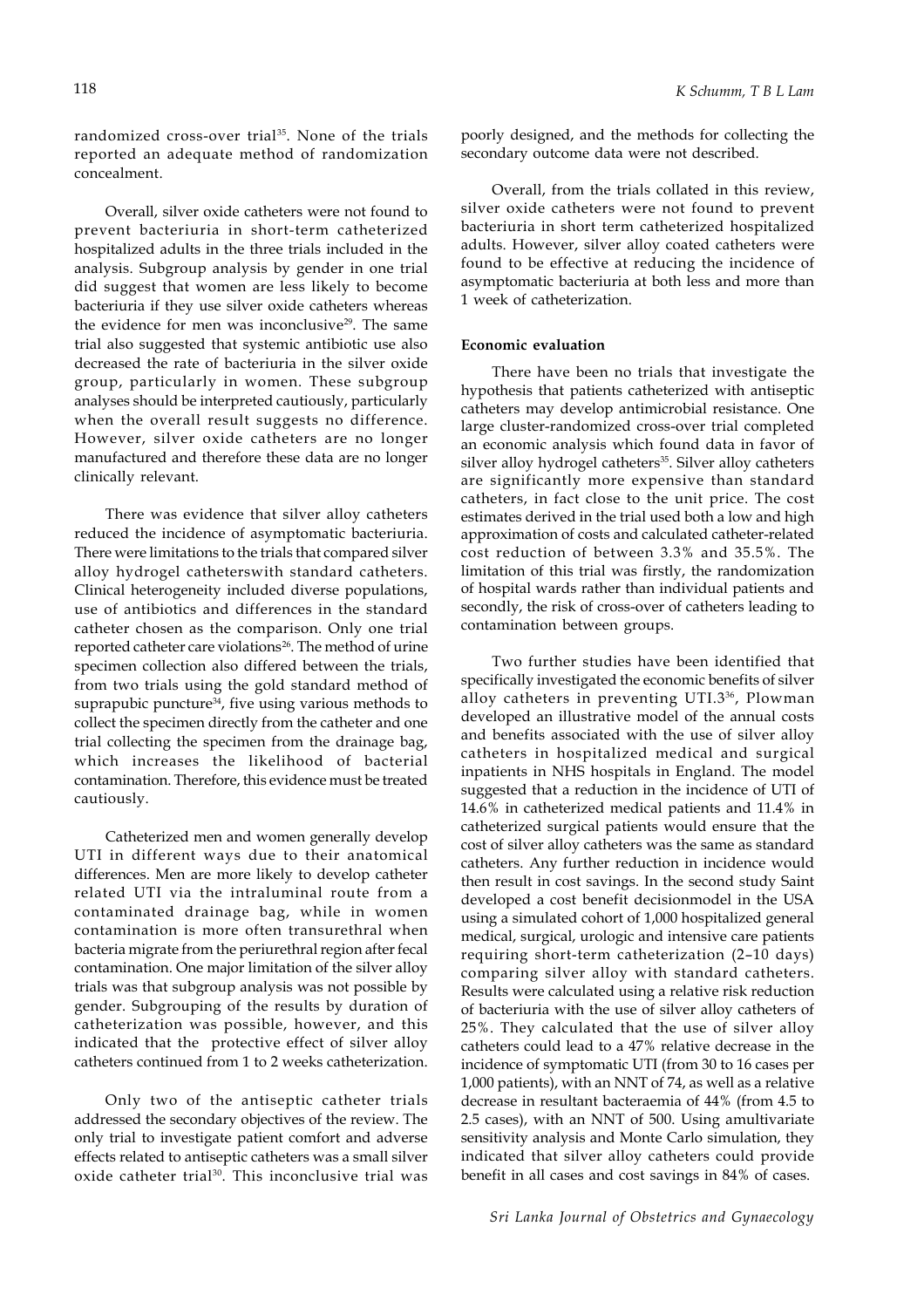# **Antibiotic impregnated indwelling urethral catheters versus standard indwelling urethral catheters**

This outcome included the results of five trials that randomized a total of 952 hospitalized adults (472 catheterized with antibiotic impregnated catheters and 479 with standard catheters). There were two types of antibiotic impregnated catheters: minocycline combined with rifampicin and nitrofurazone alone.

As with the antiseptic trials, the antibiotic trials included in the pooled analysis were of small numbers of participants. Of the five studies, one of these investigated minocycline and rifampicin impregnated catheters compared to a standard catheter. This relatively small trial was not powered to detect differences in asymptomatic bacteriuria. It included a very limited population (men after radical prostatectomy) and therefore the benefit shown in reducing bacteriuria in those catheterized for less than a week may not be applicable to other groups of adult patients, particularly women. In fact, one of the inclusion criterion was sterile urine prior to catheterization which would be unlikely to be found in more high risk groups. There was not enough evidence to show whether this difference persisted after the first week. Adverse effects, such as antimicrobial resistance to the catheters over time, were not investigated.

There were four other antibiotic trials that investigated nitrofurazone impregnated catheters against standard controls. Of the three trials that investigated the effect of nitrofurazone impregnated catheters against standard catheters at <1 week, two of these studies were well designed to minimize bias although small in size $16,17$ . The other trial was slightly biased in its selection criteria with an unequal distribution of men and women in both the control and treatment groups. Therefore, this must be taken into account when interpreting the results. Overall, nitrofurazoneimpregnated catheters were found to prevent bacteriuria in hospitalized adults who are catheterized for <1 week in the three trials included in the analysis.

Although the nitrofurazone impregnated catheters did reduce asymptomatic bacteriuria, the results presented can only be related to catheterization time of <1 week. Therewas only one study which investigated catheterization for more than 1 week with nitrofurazone impregnated catheters and these results were not conclusive.

Overall, antibiotic impregnated catheters, regardless of the type of antibiotic, reduce bacteriuria in hospitalized adults who are catheterized for <1 week. However, inclusion of more studies would be required to determine if these effects translate to patients who are catheterized for more than 1 week with antibiotic catheters.

# **One type of standard indwelling urethral catheter versus another type of standard indwelling urethral catheter**

This comparison included six trials that randomized a total of 653 hospitalized adults to different types of standard catheters. Three small trials looked at the likelihood of infection between types of standard catheters. There were significant clinical differences between the trials: comparison of different types of standard catheters, inclusion of different types of patients and differing outcome measurements. For these reasons, the data from these trials were not statistically combined. None of the trials, however, provided sufficient evidence to suggest whether or not any of the standard catheters results in a decreased rate of bacteriuria compared to another standard catheter.

Another three trials investigated adverse effects of standard catheters, in particular urethral side effects in men. Again the trials were clinically heterogenous. All the trials included different outcome measurement and the catheters compared were diverse. The results indicated that siliconized catheters were less likely to result in adverse urethral effects inmen, but each outcome was addressed only in single small trials.

# **Conclusions**

Implications for practice

1. Are antiseptic impregnated indwelling urethral catheters better than standard indwelling urethral catheters?

The evidence suggests that silver alloy catheters prevent asymptomatic bacteriuria in the short-term catheterized patient, although the trials are generally of poor quality.

2. Are antibiotic impregnated indwelling urethral catheters better than standard indwelling urethral catheters?

The evidence suggests that antibiotic impregnated catheters reduce asymptomatic bacteriuria in hospitalized adults catheterized short-term, although there were only four trials included in the analysis. The current evidence suggests that this is only true up to 1 week of catheterization as there as no significant effect in those patients catheterized for more than 1 week.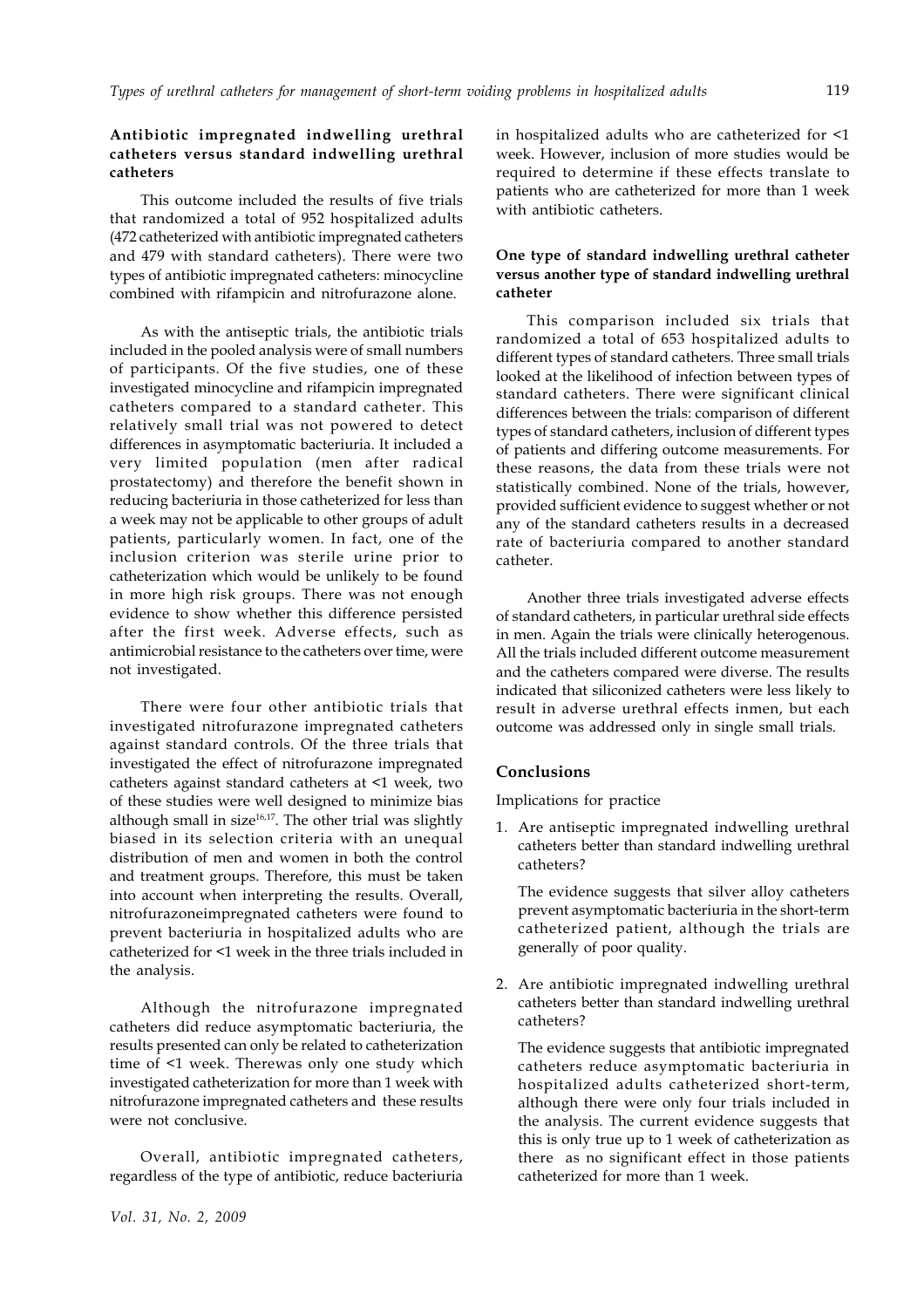3. Are antibiotic impregnated indwelling urethral catheters better than antiseptic impregnated indwelling urethral catheters?

None of the trials included in the review address this question.

4. Is one type of antiseptic impregnated indwelling urethral catheter better than another type of antiseptic impregnated indwelling urethral catheter?

None of the trials included in the review address this question.

5. Is one type of antibiotic impregnated indwelling urethral catheter better than another type of antibiotic impregnated indwelling urethral catheter?

None of the trials included in the review address this question.

6. Is one type of standard indwelling urethral catheter better than another type of standard indwelling urethral catheter?

No standard catheter was found to be better than another in terms of reducing the risk of bacteriuria in hospitalized adults catheterized short-term. Siliconized catheters may be less likely to cause urethral side effects in men. However, these results should be interpreted with some caution as the trials were small and the outcome definitions and specific catheters compared differed.

#### **Implications for research**

While silver alloy and antibiotic impregnated catheters appear to be more effective than standard catheters in reducing the likelihood of bacteriuria in hospitalized adults catheterized short-term, the evidence for this comes from trials which were small and of poor to moderate quality. Larger, well powered, better quality randomized trials with adequate allocation concealment and blinding of outcome assessors are required. Trial reports also need to follow the CONSORT statement: within this review only one trial reports according to the CONSORT statement.

Four high priority issues for future research to determine the effect of type of indwelling urethral catheter on the risk of urinary tract infection are:

- 1. The choice of outcome measurements (e.g., symptomatic UTI, bacteraemia).
- 2. Identification of at risk sub-groups (e.g., women, immunocompromised patients).
- 3. The effect of co-intervention with systemic antibiotics.
- 4. Consideration of possible adverse effects, such as allergies, resistance, etc.

Trials should be conducted to compare both antibiotic impregnated catheters and silver alloy or other antiseptic catheters with standard catheters.

## **Potential conflict of interest**

The two authors who updated this review (KS &TL) are both currently involved in a large, multicenter, RCT that aims to investigate types of urethral catheter for reducing symptomatic urinary tract infections in hospitalized adults requiring short-term catheterization. This trial will investigate antibiotic (nitrofurazone) impregnated and antiseptic (silver alloy) coated catheters against standard polytetraflouroethylene (PTFE) catheters. The trial aims to disseminate its findings by 2010.

#### **Acknowledgments**

We are grateful to Professor James N'Dowand the Academic Urology Unit, University of Aberdeen, for support and encouragement. Also, the previous authors of this review, Jane Brosnahan, Andrew Jull, and Catherine Tracy. This review is an update of one originally published online on January 26, 2004, Issue 1 of the Cochrane Library.

#### **References**

- 1. Nosocomial Infection National Surveillance Service. Surveillance of hospitalacquired bacteraemia in English Hospitals. London: Public Health Laboratory Service, 2000.
- 2. Plowman R, Graves N, Griffin M, et al. The socio-economic burden of hospital acquired bloodstream infection. London: Public Health Laboratory, 1999.
- 3. Plowman R, Graves N, Esquive J, et al. An economic model to assess the cost and benefits of the routine use of silver alloy coated urinary catheters to reduce the risk of urinary tract infections in catheterized patients. *J Hosp Infect* 2001; **48**: 38–42.
- 4. Stamm WE. Urinary tract infection. In: Bennett JV, Brachmand PS, editors. Hospital infections. 4th edition. Philadelphia: Lippincott-Raven; 1998. pp 477–85.
- 5. Maki DG, Tambyah PA. Engineering out the risk for infection with urinary catheters. *Emerg Infect Dis* 2001; **7**: 342–7.
- 6. Jarvis RJ, Martone WJ. Predominant pathogens in hospital infections. *Br Soc Antimicrob Chemother* 1992; **29**: 19–24.
- 7. Campbell JB, Moore KN, Voaklander DC, et al. Complications associated with clean intermittent catheterization in children with spina bifida. *J Urol* 2004; **171**: 2420–2.

*Sri Lanka Journal of Obstetrics and Gynaecology*